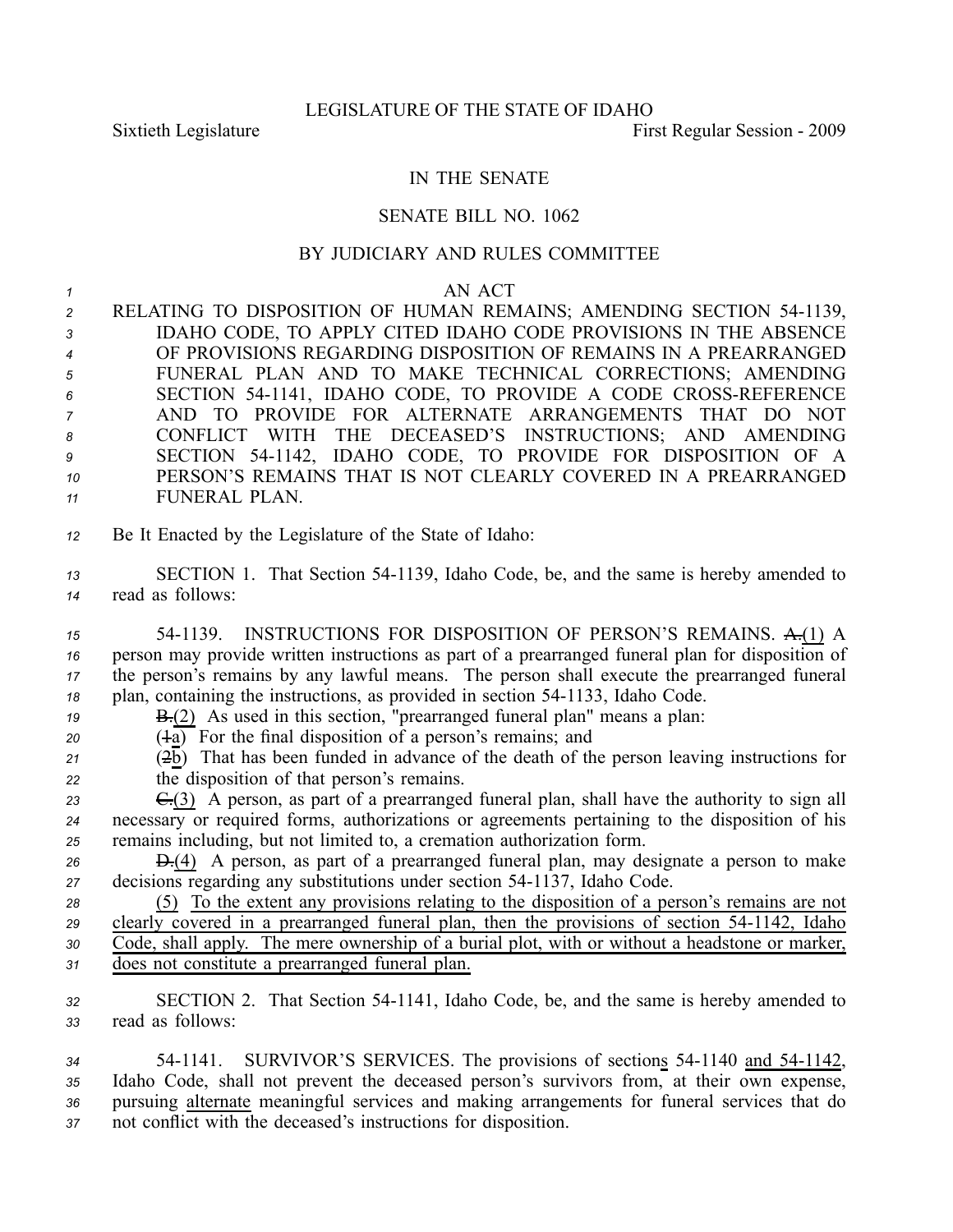*<sup>1</sup>* SECTION 3. That Section 541142, Idaho Code, be, and the same is hereby amended to *<sup>2</sup>* read as follows:

 541142. AUTHORITY IN ABSENCE OF OR UNCOVERED PROVISIONS IN A PREARRANGED FUNERAL PLAN. (1) If the decedent has not made <sup>a</sup> prearranged funeral plan as set forth in section 541139, Idaho Code, or to the extent any provisions relating to the disposition of the person's remains are not clearly covered in <sup>a</sup> prearranged funeral plan, the right to control the disposition of the remains of <sup>a</sup> deceased person or to determine provisions not clearly covered in <sup>a</sup> prearranged funeral plan vests in, and devolves upon the following in the order named:

 (a) The person designated in <sup>a</sup> written document executed by the decedent and acknowledged in the same manner as required for instruments conveying real property, and subject to such limitations, restrictions, or directions, as may be set forth in such document;

*<sup>14</sup>* (b) The person designated as agen<sup>t</sup> under <sup>a</sup> durable power of attorney for health care *<sup>15</sup>* executed by the decedent, unless such durable power of attorney for health care contains *<sup>16</sup>* express and clear language denying such right;

- *<sup>17</sup>* (c) The person designated in <sup>a</sup> durable power of attorney executed by the decedent, if *<sup>18</sup>* such power of attorney contains express and clear language granting such right to the *<sup>19</sup>* agen<sup>t</sup> named in such power of attorney;
- *<sup>20</sup>* (d) The competent surviving spouse of the decedent;
- *<sup>21</sup>* (e) A majority of the competent surviving adult children of the decedent, provided *<sup>22</sup>* that less than onehalf (1/2) of the competent surviving adult children shall be vested *<sup>23</sup>* with the right to control the disposition of the remains of the decedent if they have *<sup>24</sup>* used reasonable efforts to notify all other competent surviving adult children of their *<sup>25</sup>* instructions to dispose of the decedent's remains and are not aware of any opposition *<sup>26</sup>* to those instructions on the par<sup>t</sup> of more than onehalf (1/2) of all competent surviving *<sup>27</sup>* adult children;
- *<sup>28</sup>* (f) The competent surviving parents or paren<sup>t</sup> of the decedent, provided that if one (1) of *<sup>29</sup>* the competent surviving parents is absent, the remaining competent surviving paren<sup>t</sup> shall *<sup>30</sup>* be vested with the right to control the disposition of the remains of the decedent after *<sup>31</sup>* reasonable efforts have been made and are unsuccessful in locating the absent competent *<sup>32</sup>* surviving parent;
- *<sup>33</sup>* (g) The person appointed by <sup>a</sup> court of competent jurisdiction as the personal *<sup>34</sup>* representative or administrator of the estate of the decedent;
- *<sup>35</sup>* (h) The person nominated as the personal representative of the estate of the decedent in *<sup>36</sup>* the will of the decedent;
- *<sup>37</sup>* (i) The competent adult person or persons entitled to inherit from the decedent under the *<sup>38</sup>* intestate succession laws of the state of Idaho, respectively in the next degree of kinship, *<sup>39</sup>* provided that if there is more than one (1) competent surviving adult person of the same *<sup>40</sup>* degree of kinship, the majority of those persons, and provided further that less than the *<sup>41</sup>* majority of competent surviving adult persons of the same degree of kinship shall be *<sup>42</sup>* vested with the right to control the disposition of the remains of the decedent if those *<sup>43</sup>* persons have used reasonable efforts to notify all other competent surviving adult persons *<sup>44</sup>* of the same degree of kinship of their instructions to dispose of the decedent's remains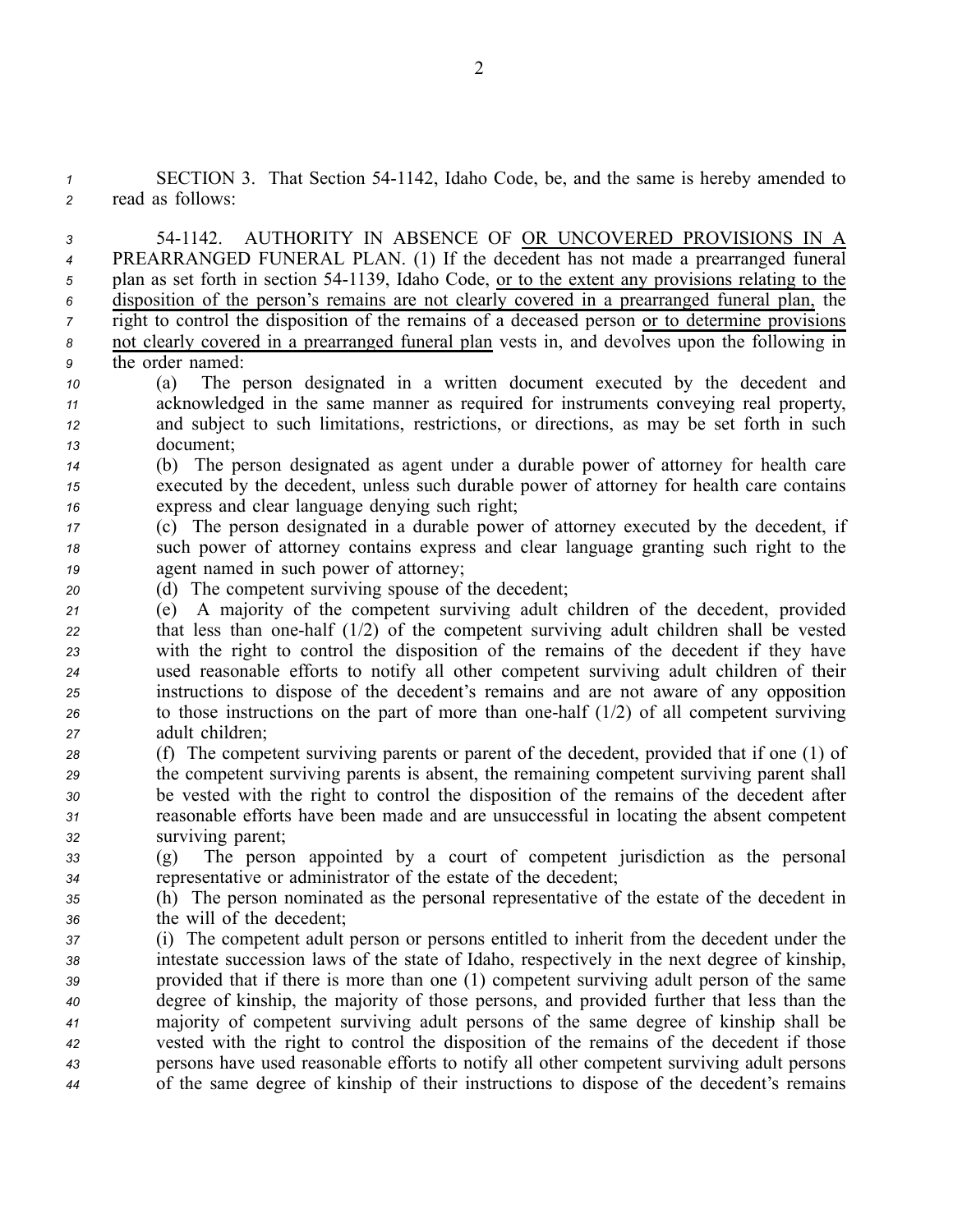*1* and are not aware of any opposition to those instructions on the part of one-half (1/2) or *<sup>2</sup>* more of all competent surviving adult persons of the same degree of kinship;

 (j) If the persons listed above fail to exercise their right to dispose of the remains of the deceased person within forty (40) days of the death of the deceased person, the person acting as guardian of the ward at the time of the ward's death, or if no guardian was then acting, the person acting as conservator of the protected person at the time of the protected person's death, has the authority to dispose of the deceased person's remains, including cremation of the remains.

 (2) If any person to whom the right of control has vested pursuan<sup>t</sup> to the foregoing has been charged with first or second degree murder or voluntary manslaughter in connection with the decedent's death, and those charges are known to the funeral director or cemetery authority, the right of control is relinquished and passed on to the next qualifying person as listed above as if the charged person did not exist; provided however, that if the charges against such person are dropped, or if such person is acquitted of the charges, the right of control is returned to the *15* person.

- *<sup>16</sup>* (3) For purposes of this section:
- *<sup>17</sup>* (a) "Adult" means an individual who is eighteen (18) years of age or older;

*<sup>18</sup>* (b) "Child" means <sup>a</sup> natural or adopted child of the decedent;

- *<sup>19</sup>* (c) "Competent" means the individual has not been declared incompetent by <sup>a</sup> court of *<sup>20</sup>* law, or who has been declared competent by <sup>a</sup> court of law after <sup>a</sup> prior declaration of *<sup>21</sup>* incompetence;
- *<sup>22</sup>* (d) "Durable power of attorney" means <sup>a</sup> power of attorney described in section *<sup>23</sup>* 1512102, Idaho Code, or any similar document properly executed under the laws of *<sup>24</sup>* another jurisdiction; and
- *<sup>25</sup>* (e) "Durable power of attorney for health care" means the document described in chapter *<sup>26</sup>* 45, title 39, Idaho Code, or any similar document properly executed under the laws of *<sup>27</sup>* another jurisdiction;
- *<sup>28</sup>* (f) "Will" means any testamentary device which is valid under the Idaho probate code, *<sup>29</sup>* including, but not limited to, sections 152503, 152504 and 152506, Idaho Code, *<sup>30</sup>* whether or not originally executed in, or under the laws of, the state of Idaho.
- *<sup>31</sup>* (4) (a) A cemetery authority or licensed funeral director or <sup>a</sup> licensed hospital or its *<sup>32</sup>* authorized personnel may permit or assist in, and <sup>a</sup> physician may perform, an autopsy of *<sup>33</sup>* any remains of <sup>a</sup> decedent in its custody:
- *<sup>34</sup>* (i) If the decedent, prior to his death, authorizes an autopsy in his will or *<sup>35</sup>* in another written instrument, including, but not limited to, <sup>a</sup> durable power of *<sup>36</sup>* attorney for health care; or
- *<sup>37</sup>* (ii) Upon the receipt of <sup>a</sup> written authorization signed by, telegrammed from, or *<sup>38</sup>* received by facsimile transmission from, <sup>a</sup> person representing himself to be the *<sup>39</sup>* person who is entitled under this section to control the disposition of the remains *<sup>40</sup>* of the decedent, or to be <sup>a</sup> coroner or any other duly authorized public officer; or
- *<sup>41</sup>* (iii) Upon the receipt of an oral authorization obtained by telephone, and recorded *<sup>42</sup>* on tape or other recording device, from <sup>a</sup> person representing himself to be the *<sup>43</sup>* person who is entitled under this section to control the disposition of the remains *<sup>44</sup>* of the decedent, or to be <sup>a</sup> coroner or any other duly authorized public officer.
- *<sup>45</sup>* (b) A cemetery authority or <sup>a</sup> licensed funeral director of <sup>a</sup> licensed hospital or its *<sup>46</sup>* authorized personnel is not liable for permitting or assisting, and <sup>a</sup> physician is not liable